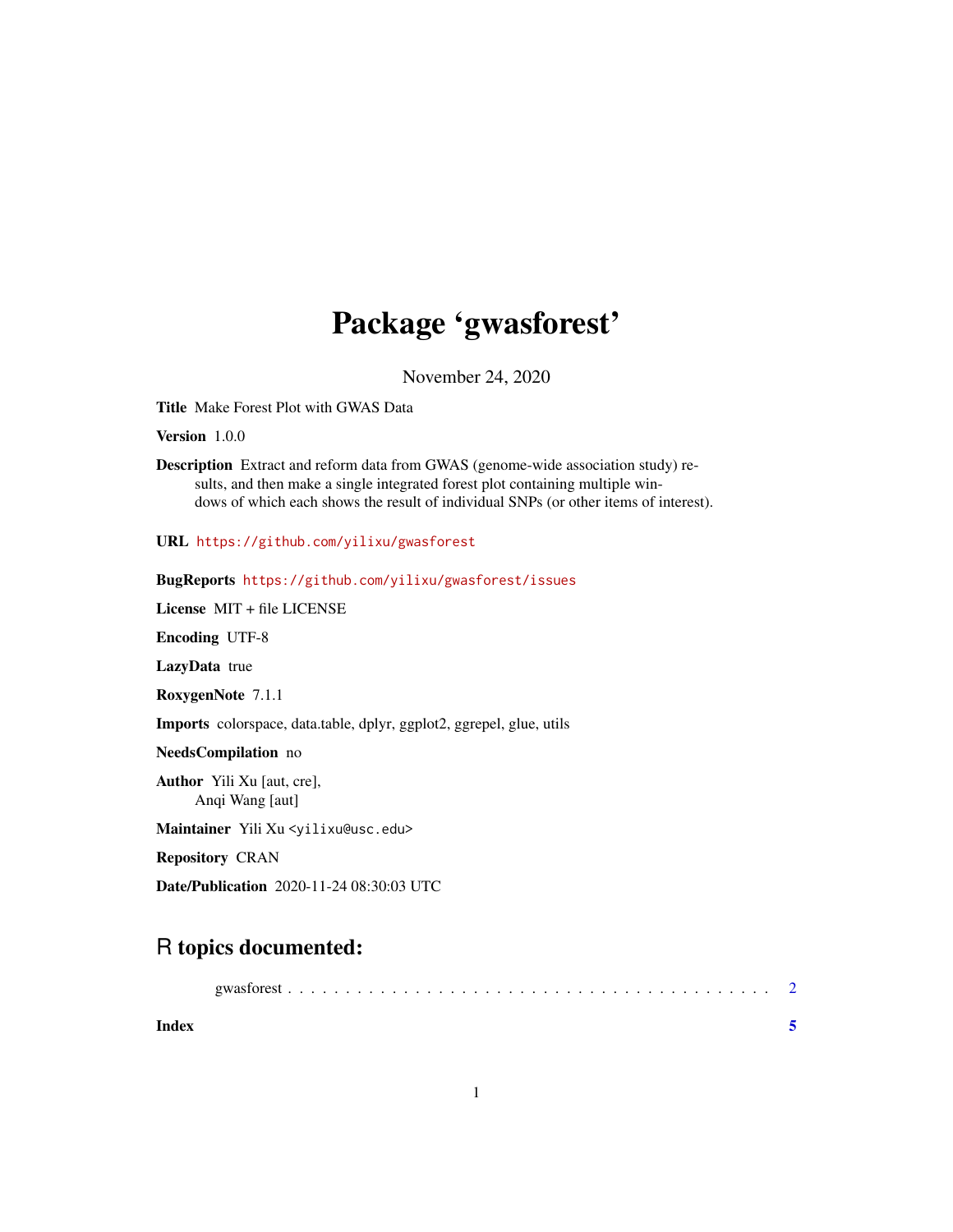<span id="page-1-0"></span>

#### Description

Extract and reform data from GWAS results, and then make a single integrated forest plot containing multiple windows of which each shows the result of individual SNPs (or other items of interest).

#### Usage

```
gwasforest(
  customFilename,
  customFilename_results = NULL,
  customFilename_studyName = NULL,
  keepStudyOrder = TRUE,
  stdColnames = FALSE,
  customColnames = NULL,
  calculateEXP = FALSE,
  calculateCI = TRUE,
  valueFormat = "Effect",
  metaStudy = "Study1",
  colorMode = "mono",
  forestLayout = "auto",
  plotTitle = "auto",
  showMetaValue = TRUE,
  outputFolderPath = NULL
```

```
)
```
#### Arguments

customFilename, customFilename\_results

string, relative or full path to the input file. customFilename for raw GWAS data file, and customFilename results for gwasforest-generated results file. If customFilename\_results is provided, certain downstream calculations will be skipped.

customFilename\_studyName

(optional) string, relative or full path to the study name file, required if users want to use their own study names which is not standardized (see "stdColnames"); all study names should be in one column with a header; also, study names should be in the order of that they first appear in the input data columns.

keepStudyOrder logical, whether to keep studies (except for meta study) in the original order provided by user (from customFilename\_studyName), or sort them alphabetically on the combined forest plot; meta study will always be put at the bottom of the combined forest plot.

stdColnames logical, whether the input data has standardized column names as provided in the instruction example, if TRUE, column order doesn't matter (except that study1 needs to be the Meta study); if FALSE, see "customColnames".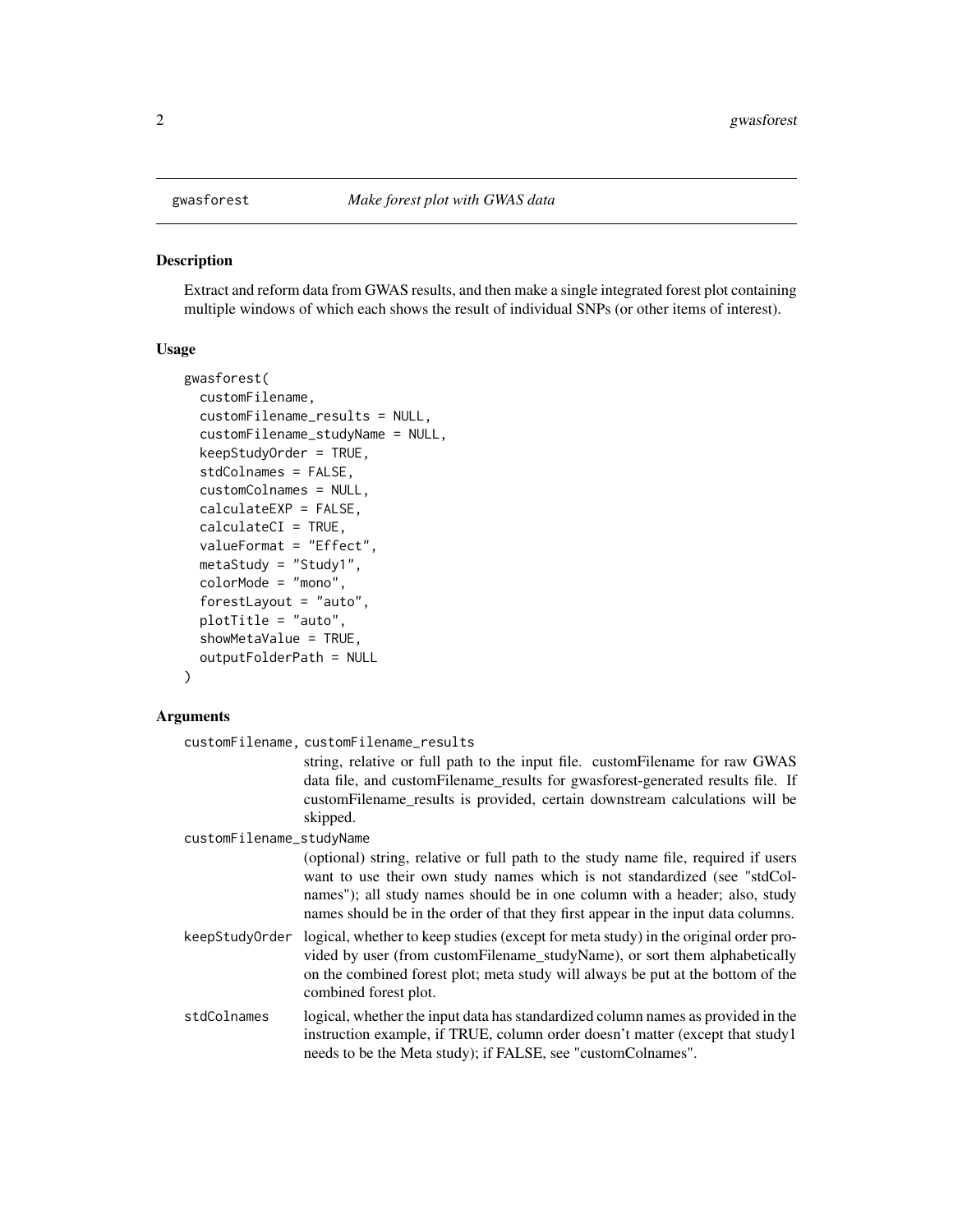- customColnames character, case-sensitive, can be a vector, choose from c("Value", "StdErr") or c("Value", "Upper", "Lower") based on what columns are contained in the input data; required if stdColnames = FALSE, also the input data need to be grouped by study while in the customColnames order, e.g. Study1\_\_Value, Study1 StdErr, Study2 Value, Study2 StdErr...; in addition, each study should contain the same number of columns.
- calculateEXP logical, whether to calculate exp(Value), if TRUE, downstream calculateCI will also take exp into consideration.
- calculateCI logical, whether to calculate Confidence Interval, if TRUE, input data need to contain "StdErr" column; if FALSE, input data need to contain "Upper" and "Lower" columns.
- valueFormat character, format of Value column, e.g. "Effect", "Beta", "OR", "HR", "logRR"...
- metaStudy character, which study is the meta study, by default "Study1" (the first study appear in the input data columns).
- colorMode character, choose from c("mono", "duo", "diverse"), mono render all studies including meta study in the same color, duo - highlight meta study, diverse render all studies in different colors.
- forestLayout character, or integer vector, determines the layout of the combined forest plot, by default use "auto" which will automatically arrange the combined forest plot; or user can explicitly set the row/column layout by providing a vector c(rowNum, colNum).
- plotTitle character/string, the title of the combined forest plot, can be customized or simply set to "auto".
- showMetaValue logical, whether to show value for meta group on the combined forest plot.

outputFolderPath

string, relative or full path to the output folder, can be set to NULL (no output file will be written to the file system).

#### Value

list, users can run the function without assigning the return value to a variable. If assigned to a variable, it will be a list containing GWAS results (dataframe) and GWAS forest plot (ggplot2 object).

#### Examples

```
# customFilename in dataframe format (with standardized column names)
tempValue = runif(n = 18, min = 0.01, max = 2)
tempStdErr = tempValue / rep(3:5, times = 6)eg_customFilename = data.frame(paste0("Marker", 1:6), tempValue[1:6],
   tempStdErr[1:6], tempValue[7:12], tempStdErr[7:12], tempValue[13:18],
    tempStdErr[13:18], stringsAsFactors = FALSE)
colnames(eg_customFilename) = c("MarkerName", paste0(rep("Study", times = 6),
   rep(1:3, each = 2), sample(LETTERS, 6))rm(tempValue, tempStdErr)
eg_customFilename_studyName = data.frame("studyName" = paste0("Study", 1:3),
```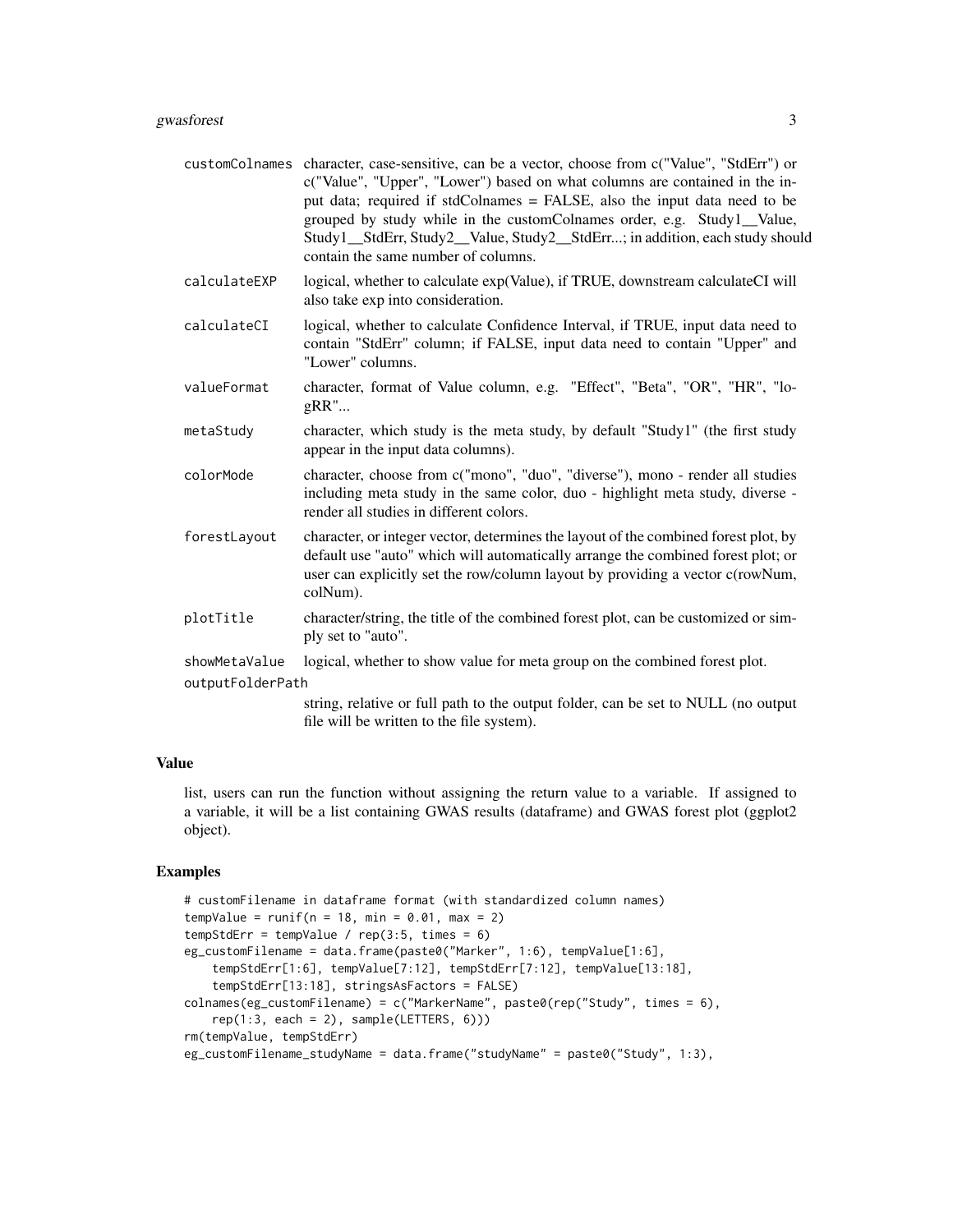```
stringsAsFactors = FALSE)
eg_returnList = gwasforest(eg_customFilename, customFilename_studyName =
    eg_customFilename_studyName, stdColnames = FALSE, customColnames = c("Value",
    "StdErr"), valueFormat = "Effect", metaStudy = "Study1", colorMode = "duo")
# customFilename in dataframe format (without standardized column names),
# with customFilename_studyName provided in dataframe format
tempValue = runif(n = 18, min = 0.01, max = 2)tempStdErr = tempValue / rep(3:5, times = 6)eg_customFilename = data.frame(paste0("Marker", 1:6), tempValue[1:6],
    tempStdErr[1:6], tempValue[7:12], tempStdErr[7:12], tempValue[13:18],
    tempStdErr[13:18], stringsAsFactors = FALSE)
colnames(eg_customFilename) = c("MarkerName", paste0(rep("Study", times = 6),
    rep(1:3, each = 2), sample(LETTERS, 6))rm(tempValue, tempStdErr)
eg_customFilename_studyName = data.frame("studyName" = paste0("Study", 1:3),
    stringsAsFactors = FALSE)
eg_returnList = gwasforest(eg_customFilename, customFilename_studyName =
    eg_customFilename_studyName, stdColnames = FALSE, customColnames = c("Value",
    "StdErr"), valueFormat = "Effect", metaStudy = "Study1", colorMode = "duo")
# customFilename_results in dataframe format (run either of the two examples
# above to see the example results)
```

```
eg_customFilename_results = eg_returnList[[1]]
```